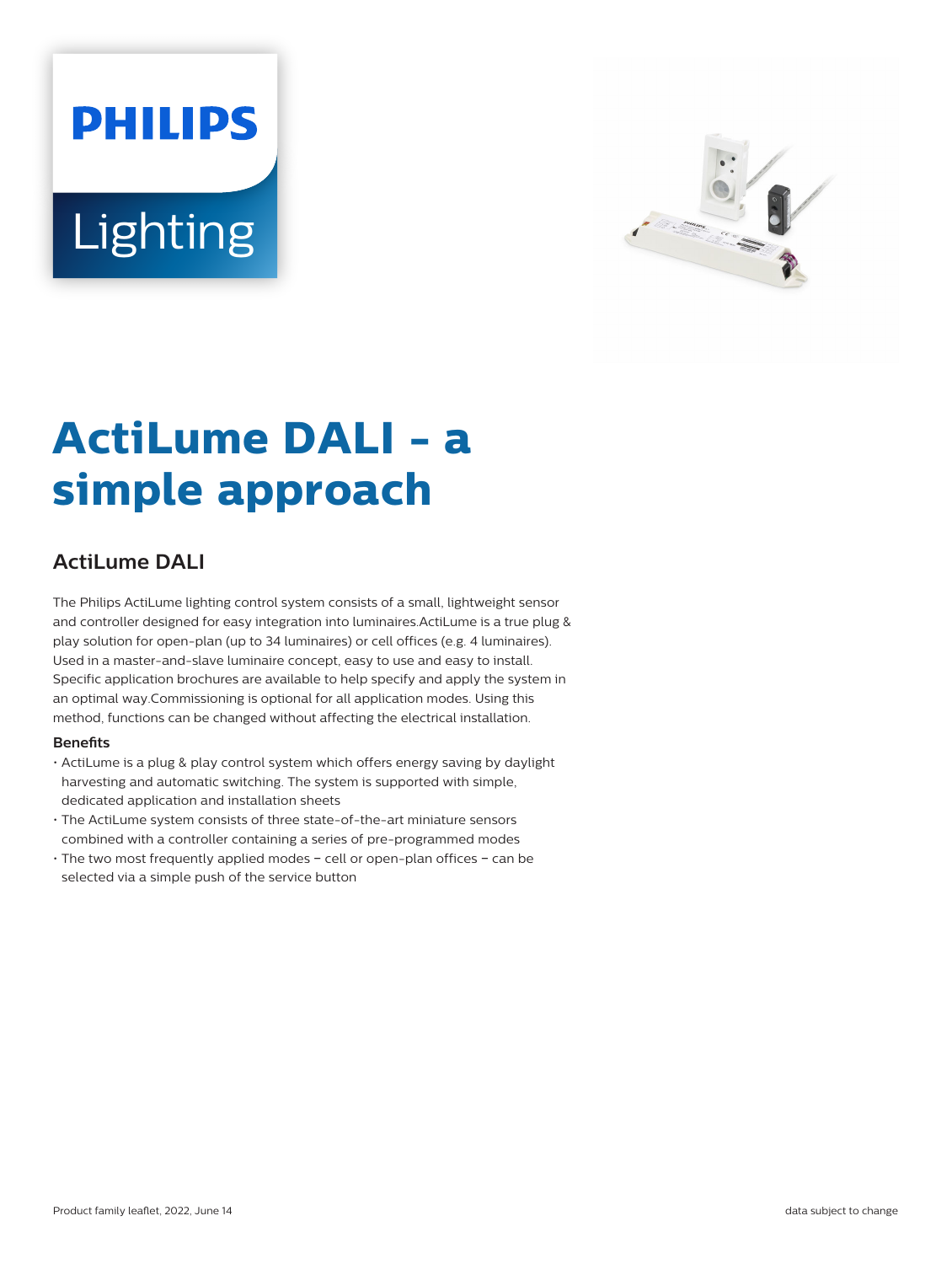## **Actil ume DALI**

#### **Features**

- Philips ActiLume is a DALI-based lighting control system designed for maximum visual comfort and energy savings of up to 75% (in fully automatic mode and when used in combination with Philips HF-Regulator EII Touch and DALI ballasts). This makes it possible to achieve a quick return on investment.
- The light sensor is sensitive to visible radiation (matching the human eye), providing automatic savings through daylight-dependent regulation, without any visual discomfort for the user.
- The movement detector is very sensitive to human movement and is combined with extended delays to provide optimal functionality in an office environment.
- Semi-automatic solutions can be created by connecting a mains-rated springback switch to the controller or by using an infrared remote control unit. In this way the settings can be manually overruled according to personal preference.
- In addition, ActiLume makes it possible to choose specific modes that have been specially developed in line with new legislation, thus making the system very versatile in use. These modes can be activated by using the simple mode selection tool IRT8098/00.
- A specific application setting can be changed easily by selecting another mode on the advanced mode selection tool IRT8099/20.
- The system can control a maximum of 34 ballasts and can be extended with a maximum of two additional movement detectors, extension sensor type LRM8118/00 or LRM8119. For each additional movement detector the maximum number of ballasts is decreased by 1.
- The factory light-level setting is 600 lux at a reflection factor of 0.3.

#### **Application**

- The ActiLume system is designed for all office applications, from open-plan to cell offices, lobbies or toilets, and from corridors to small meeting rooms
- It offers specific comfort modes, e.g. for schools, light-lines and direct/indirect lighting concepts

#### **Versions**





**LRI1663/00 ActiLume gen2 Multi-Sensor**